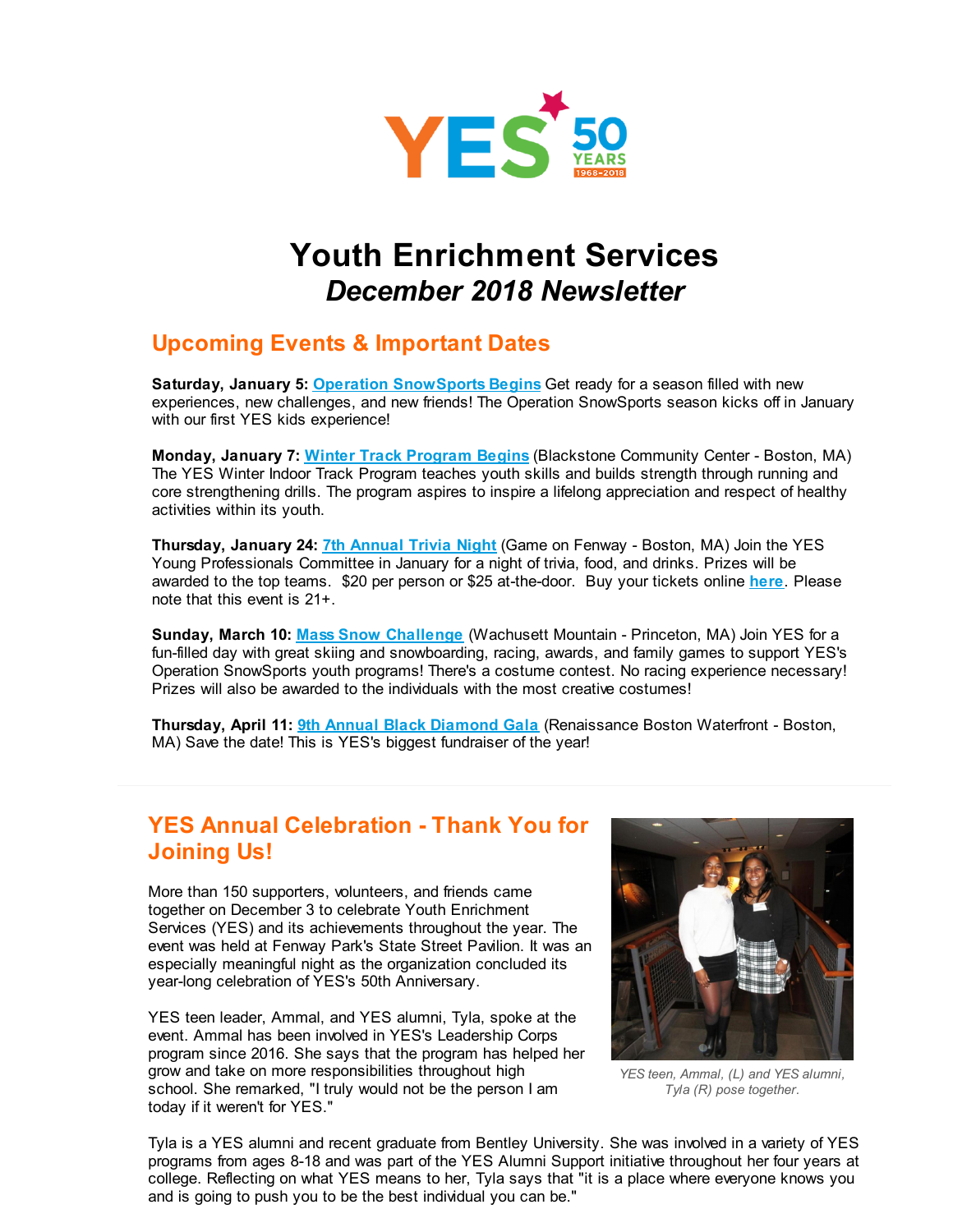YES parent, Janet Duval, also spoke at the event. Her daughter, Chloe, joined the YES Summer Track & Field Program when it was still very new. She was involved with summer track & field, fall cross country, and the summer GOAL program during her time as a YES youth. Today, Chloe is an assistant coach with YES Track & Field every summer. Janet believes that YES has helped shape Chloe to be the person she is today. Janet stated, "As parents we show our children patience and endurance. We give them skills, like how to be organized and show empathy. We show them and we teach them. But when one program emphasizes what we are doing in various ways, then we have to give kudos."



*YES parent, Janet Duval, (R) and her daughter, Chloe, (L) pose together.*

Eddie Jenkins was a special guest speaker at the event. He grew

up in Boston's South End and volunteered at YES before playing professional football for the Miami Dolphins and New England Patriots. After retiring from pro-football, Eddie entered Suffolk Law School and followed a rising career track in law. Eddie is also an adjunct professor at Suffolk University Law School where he has taught for 15 years, as well as a Board Member of Urban Edge. Eddie gave a powerful speech that highlighted the impact YES has in the community and emphasized how important it is for youth. He is extremely supportive about the collaborative efforts of YES and Urban Edge.



Jennifer Glanville of Boston Beer Company poses w ith YES Executive Director, Bryan Van Dorpe. Boston Beer Company is the 2018 YES Champion Aw ard recipient.

The 2018 YES Champion Award was also presented at the event. This year's recipient was Boston Beer Company. They have been providing financial and in-kind resources to YES more than 30 years, making them one of the longest and most committed supporters.

**Thank you for joining us! To see more photos from the event, click [here](http://r20.rs6.net/tn.jsp?f=001lRTb1ytAKEXqY1mfpeDNpLgi_M_I9dw9bxX_86BeqaKSdARS0qNz7bbsPNPzj1MBShrLAo66zqyK4MWwkiKkMgAsnC8bkQwP3-_wWJZcXPxy6F93djKVqUTaQwO7Q4L-BA_Hk7n0G88zTK91tGvnac7UPY5vAYNXfOMwAeN5lXwNT8-PHM7ypKdmYT5uegqRonCboDNCHvKLu0BrMYRORIbn_0WgD4h5KG_ChFCulmYhQ0SB5DIDMjU4F0tfXMw6hB6jiL6tZjyRIVZoGGXyqA==&c=&ch=) to view the album on Facebook.**

## **YES's School-Year Partnerships Offer Students New Experiences**

This fall, YES partnered with four Boston schools to give students new outdoor experiences and build their confidence. The 2018-2019 schools-year partners are: Henderson Inclusion Upper School in Dorchester; Neighborhood House Charter School in Dorchester; James P. Timilty Middle School in Roxbury; and Martin Luther King Jr. School in Dorchester. Each of the schools had weekly experiences for 3-5 weeks that gave their youth the opportunity to learn and grow outside of the classroom among their peers. Activities included hiking and mountain biking at Houghton's Pond; mountain biking at Brookwood Farm; outdoor rock climbing at Quincy Quarries and Hammond Pond; and indoor rock climbing at Rock Spot.

These youth had a great fall with YES, and we can't wait to get out on the slopes with them at Blue Hills Ski Area and Bretton Woods during the upcoming winter season!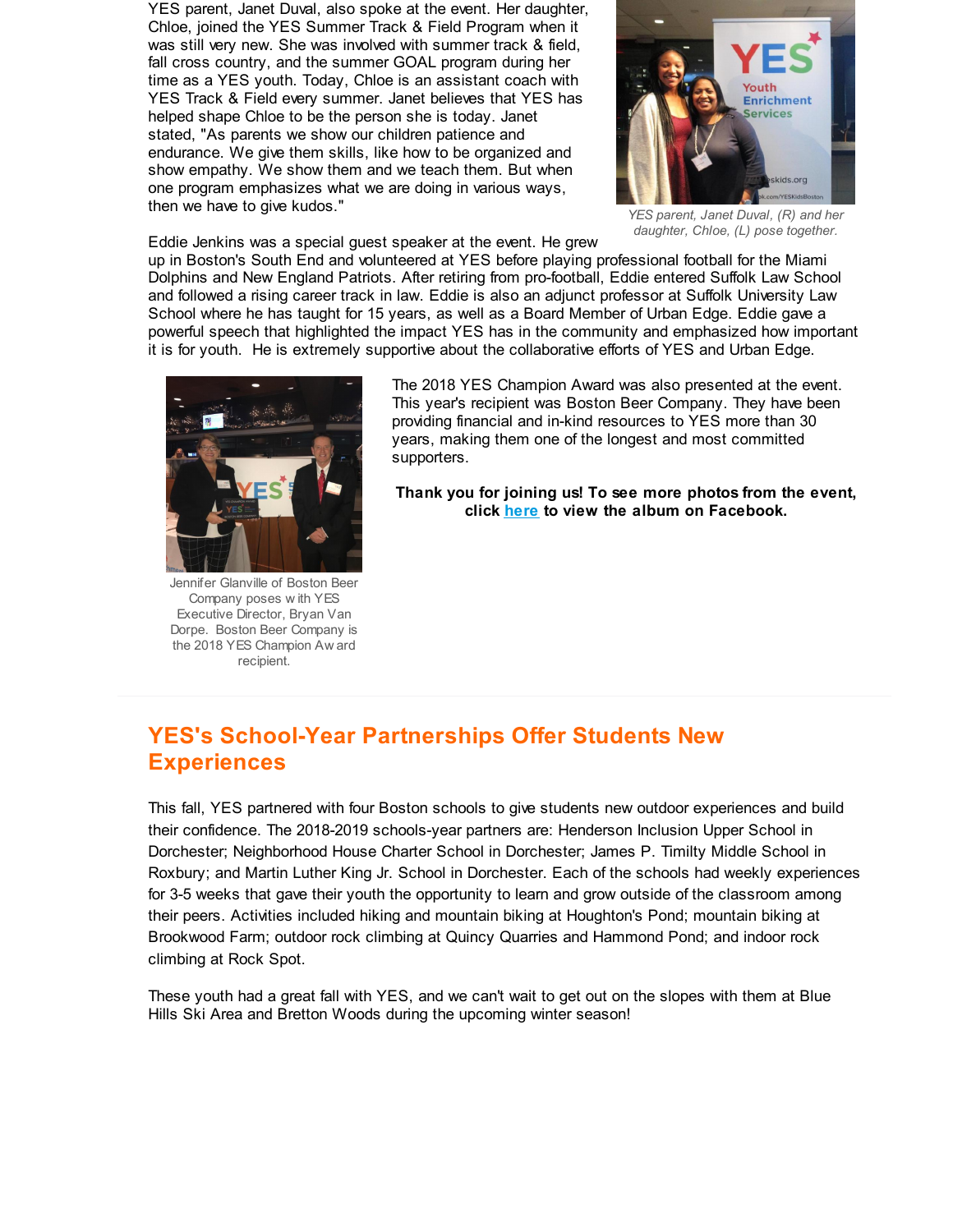

**Interested in learning more about school partnerships? Contact [outreach@yeskids.org](mailto:outreach@yeskids.org).**

## **YES Receives Three-Year Grant from Boston Children's Hospital**



YES recently received three years of funding from Boston Children's Collaboration for Community Health. The grant is part of Boston Children's Hospital's total commitment of \$53.4 million to support community organizations and agencies in their efforts to improve the health and well-being of children and families in Boston and across Massachusetts. Over the next 10 years, Boston Children's Hospital will distribute these funds as part of an agreement with the Massachusetts Department of Public Health's Determination of Need Program.

YES was one of 10 organizations funded in the Community Physical Activity, and Recreation grant category. Funds will be used to support young people served in the Outdoor Adventure and Operation SnowSports programs. In these unique sports-based youth development programs, YES encourages youth to explore the outdoors, develop leadership skills, and prepare for college while leading a healthy, active lifestyle. Read more about this transformational funding initiative **[here](http://r20.rs6.net/tn.jsp?f=001lRTb1ytAKEXqY1mfpeDNpLgi_M_I9dw9bxX_86BeqaKSdARS0qNz7bbsPNPzj1MBWuA8Yi6nP5-EDkmLBA1LZ45axgeV8Y3YwoJSog6Pqn6bsobY2t26ihHUkyi8lCS-3k8Aao8bCjfcibqK1jlBX9lXK5f2yw3-cgLDvkXOv3bYzF1LSS5Fta_354mgWxchxSY5DniYyPACXxItYAovcIWGbDKqm0RBgQK1WOF5rGjLEZi0nI_nGrFSa2WQwYd_XNPMSx62bJe9dHMQjlUdfs4w_1Ixo5hE&c=&ch=)**.

### **Meet the YES 2019 Boston Marathon Team**

YES received four (4) bibs this year through the John Hancock Non-profit Boston Marathon Program. We are thrilled to introduce four runners to Team YES: Geraldine Aine, Matt Chisholm, Kelsey Irwin, and Maren Tober. While they come from diverse backgrounds, they all have one thing in common: each of them

ohnMancock.

has been impacted by YES in some way. This year's team is comprised of a YES parent, a volunteer, a Board of Trustees member, and a long-time YES supporter. Hear why our runners are part of Team YES:

"I am running for YES because I am a YES parent. My kids had so many of their firsts with YES, *such as cross country and alpine skiing, doing the Kids Spartan Race, and so much more!"*

*"I remember when I first volunteered for YES. I was nervous because I was new to snow sports.* There was a child who was having difficulty and I let him know it was my second week skiing - and that he could do it! We spent the morning learning how to ski and by the end of the trip, he had a *new sense of confidence."*

Please join us in welcoming Team YES 2019: Geraldine Aine, Matt Chisholm, Kelsey Irwin, and Maren Tober! Visit their Crowdrise pages below to support their run and read more about their personal stories. Each runner is fundraising \$10,000. **Click here to [support](http://r20.rs6.net/tn.jsp?f=001lRTb1ytAKEXqY1mfpeDNpLgi_M_I9dw9bxX_86BeqaKSdARS0qNz7bbsPNPzj1MB0KyoYA5QJQJllTXIQqXOQGxflDl434rsXFOVO2ODkAXTLmKoGZaFsiMYjLslI_FdrPLR8U_ZmOLcdyf7mXvq6CUDC5QmqGPurgQAp7WgCFZHleePUKxNUp88boy3QiH99WdiCXGKjdWyjaBUC4VK8Q-n7PvwlJqN&c=&ch=) Team YES!**